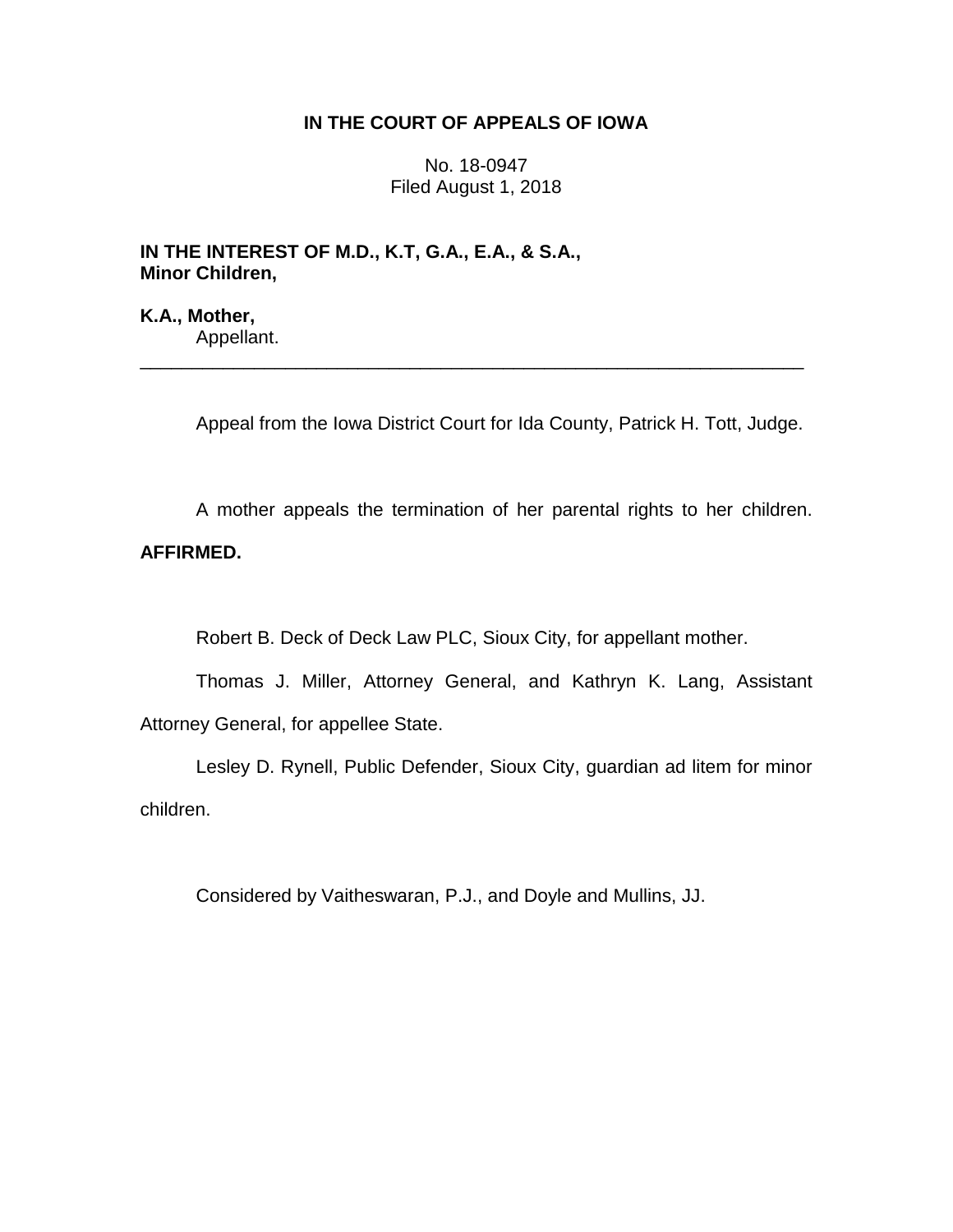**DOYLE, Judge.**

A mother appeals the termination of her parental rights to her children. She does not dispute the State proved the grounds for termination. Instead, she argues the juvenile court abused its discretion by refusing to continue the termination hearing and violated her procedural due process rights by restricting her telephonic participation in the hearing to her own testimony.

We review termination proceedings de novo. *See In re A.M*., 843 N.W.2d 100, 110 (Iowa 2014). We review the denial of a motion for a continuance under an abuse-of-discretion standard. *See In re C.W.*, 554 N.W.2d 279, 281 (Iowa Ct. App. 1996). We reverse only if the denial of the motion to continue was unreasonable under the circumstances and injustice will result to the party requesting the continuance. *See id.*

The mother moved to continue the termination hearing because she was incarcerated and unable to attend the hearing in person. The court denied the motion, finding "a delay in the determination of permanency for the children would not be in the children's best interests." Because "[a] sense of urgency exists in termination cases due to the importance of stability in a child's life," *id.*, the juvenile court did not abuse its discretion in denying the mother's motion to continue the termination hearing.

As an alternative to continuing the termination hearing, the mother requested to take part in the hearing telephonically. The court granted the mother's request "for purposes of providing her own testimony and cross examination" and allowed her "to testify after the other parties have presented their case's in chief so that her counsel can advise her of the nature of the evidence

2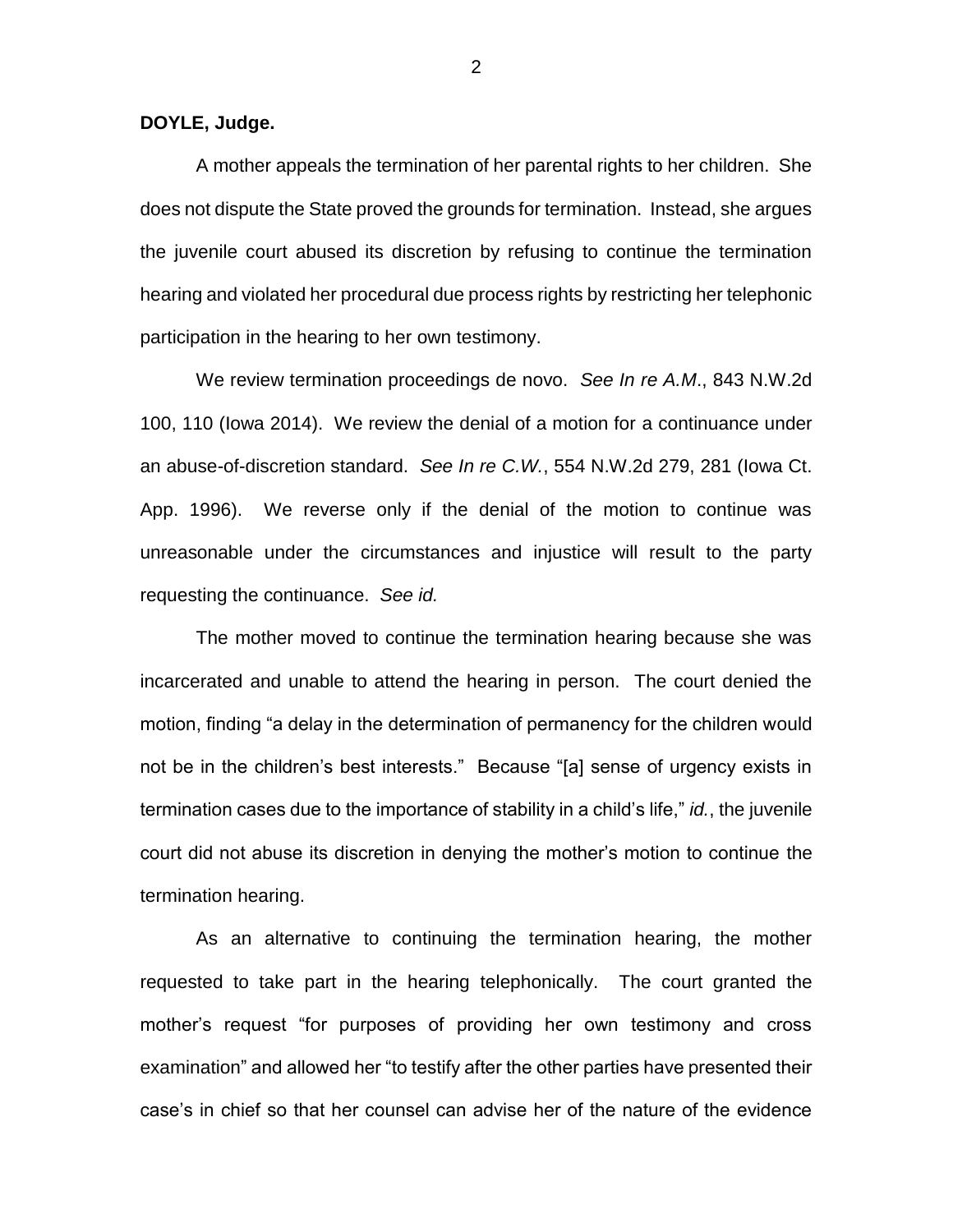presented at the trial prior to her testimony." The mother's attorney was present at the termination hearing. The mother was not on the phone to hear the evidence presented by the State and the father at the hearing. After the State rested and after the father testified, a recess was taken. The mother was called and she testified telephonically. At the end of her testimony, she was allowed to speak briefly with her attorney. The call was ended and the parties proceeded with closing arguments.

On appeal, the mother claims that by being prohibited from being on the telephone during the entire termination hearing she was denied her the right to confront witnesses, to assist her attorney with the cross-examination of witnesses, and to know the evidence presented against her. The procedure followed in this case was "good enough" under our precedent. *See In re K.M.*, No. 16-0795, 2016 WL 4379375, at \*4 n.3 (Iowa Ct. App. Aug. 17, 2016) (collecting cases and citing *In re J.S.*, 470 N.W.2d 48, 52 (Iowa Ct. App. 1991) (holding the juvenile court afforded a parent due process if given notice of the proceedings, represented by counsel who is present at the proceedings, and afforded the opportunity to present testimony—by deposition)), *further review denied* (Sept. 8, 2016). In *In re K.M*. we said:

Just because the process employed here was good enough does not make it right. We note that the due process requirements outlined in our prior cases are a floor, not a ceiling. Although the court was not required to permit the mother to remain on the telephone during the proceedings, we see ample reasons why an incarcerated parent should be permitted to do so. If a witness is providing untruthful or biased testimony about an interaction with the parent, it is the parent who is in the best position to recognize it. Hearing the evidence as it comes in—either in person or telephonically—provides a parent with the opportunity to confer with counsel and potentially offer points of rebuttal to that evidence.

3